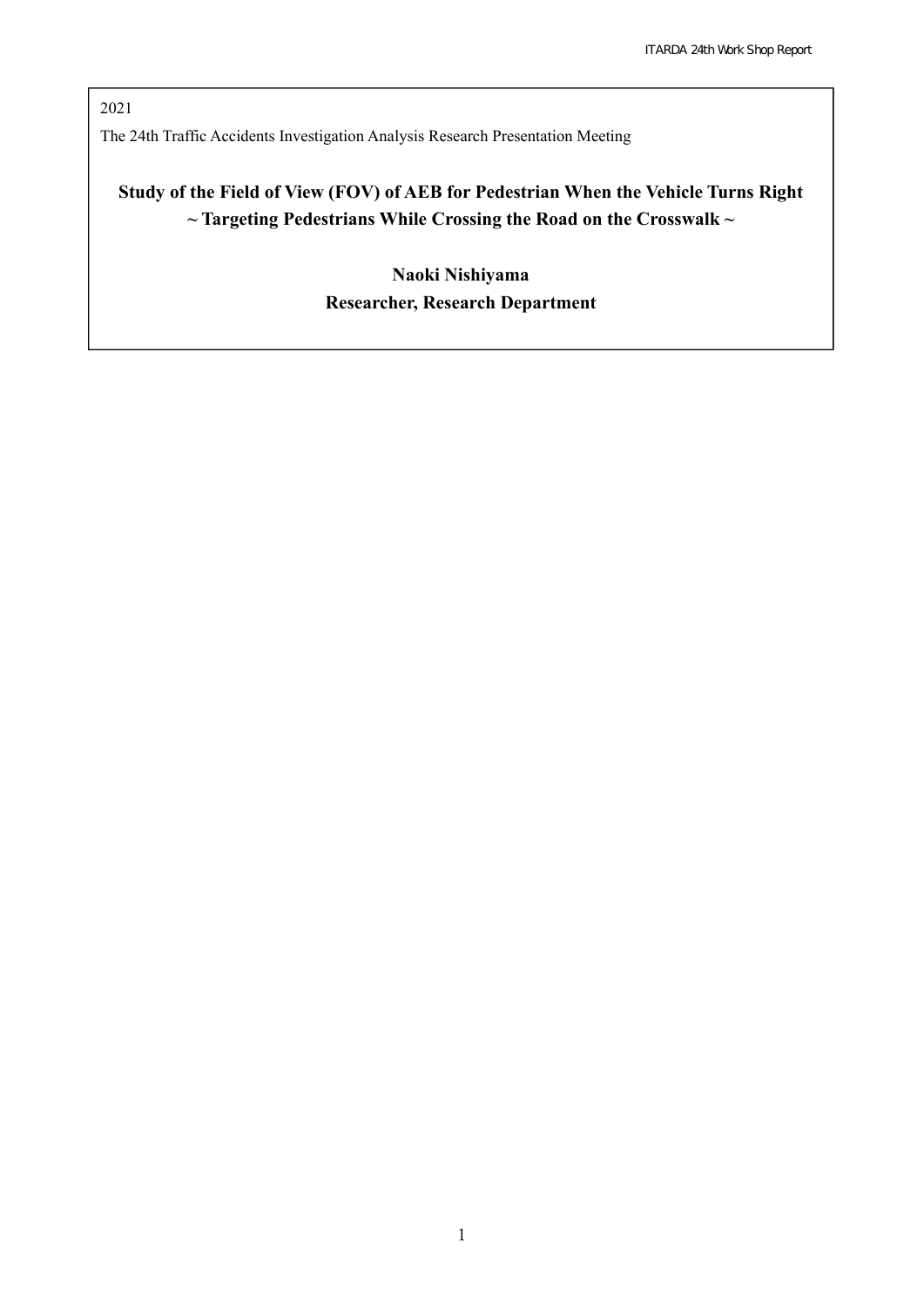#### **1. Background**

Pedestrians were the highest number of fatalities and serious injuries in traffic accidents according to the circumstances at the time of the accident in 2020. When we focus on pedestrians' crossing places, the number of pedestrians during crossing the road on the crosswalk is the highest, and vehicles turning right recorded the highest number as vehicle action in such situations.

In Chapter 2, we analyzed the features of pedestrians' traffic accidents of fatalities and serious injuries during crossing the crosswalk caused by vehicles turning right from the perspective of traffic accident macro data (hereinafter referred to as "macro data") and studied their countermeasures. In Chapters 3 and 4, we materialized the countermeasures by using the results of the investigation into actual traffic accident examples that occurred in Ibaraki Prefecture (hereinafter referred to as "micro data").

## **2. Features of the accidents of pedestrians while crossing the crosswalk caused by vehicles turning right and the policy of countermeasures**

To grasp the features of fatal and serious injury accidents of pedestrians who cross the crosswalk caused by vehicles turning right, we compared such accidents with general trend of pedestrian-vehicle accidents with regard to danger perception speed, driver human factors, and age groups of pedestrians. The macro data in this chapter were totalized as a total of primary parties and secondary parties for four-wheeled vehicles turning right with the road configuration being intersections.

### **2-1. Danger perception speed**

As the danger perception speed in fatal and serious injury accidents, 30 km/h or less accounted for 98.2% in

accidents of pedestrians who cross the crosswalk caused by vehicle turning right, while it accounted for 65.9% in the entire pedestrian-vehicle accidents. (Fig.1 Red-framed part) Therefore, it is understood that for vehicles turning right, countermeasures for the speed of

30 km/h or less is extremely



Fig.1 Ratio of the number of fatalities and seriously injured persons according to danger perception speed of drivers in each type of accident (2020)

effective against fatal and serious injury accidents of pedestrians.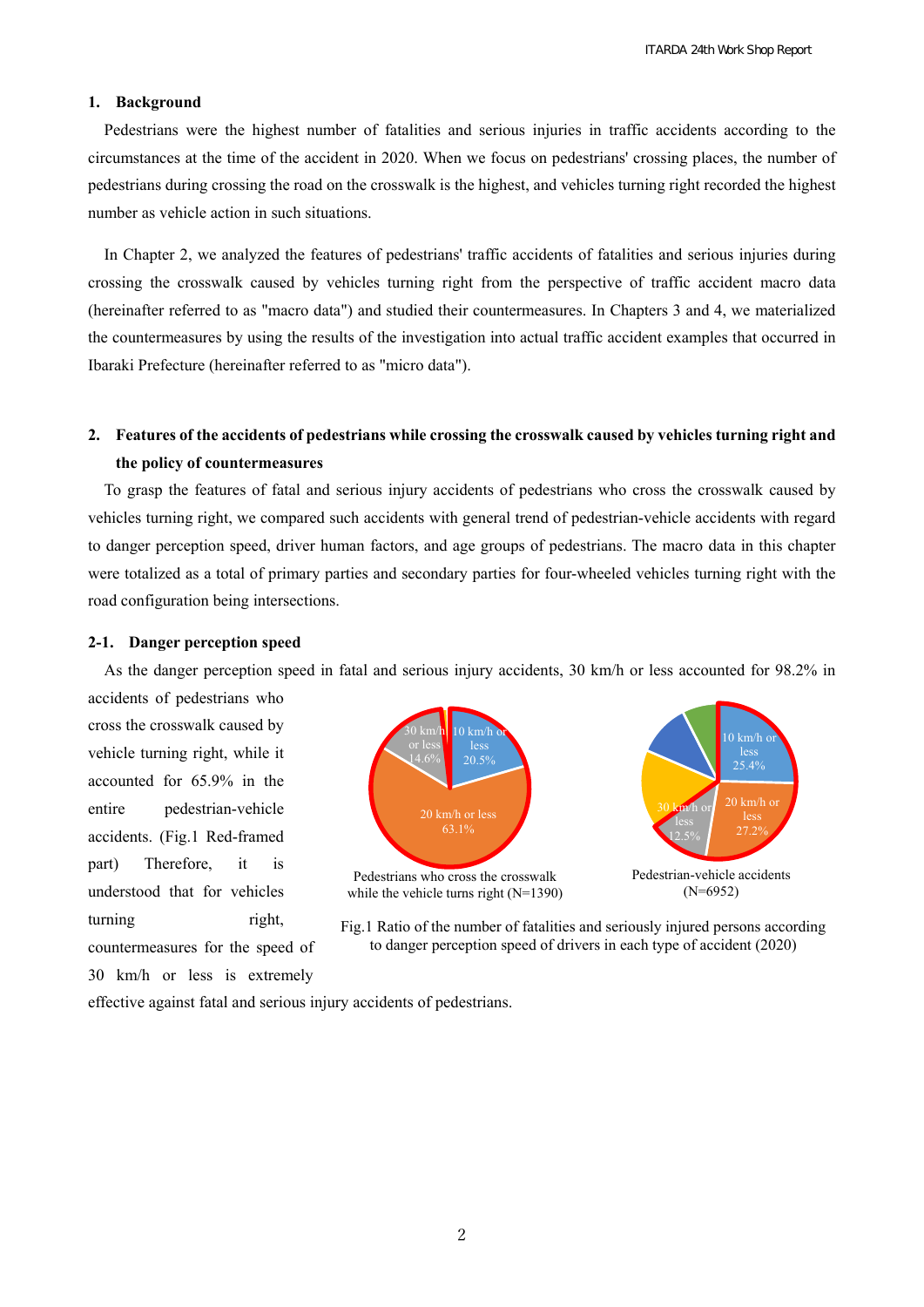#### **2-2. Driver human factors**

According to the ratio of human factors in accidents of pedestrians who cross the crosswalk caused by vehicle turning right, "delay in noticing", which is a sum of failure to confirm safety factors and failure to pay attention forward, accounts for 97.5%, larger than 90.0% as the ratio for the entire pedestrian-vehicle accidents. (Fig.2 Redframed part) This shows that the ratio of accidents that could have been prevented if the driver had found the

pedestrians is larger. Particularly, the ratio of failure to confirm safety accounts for 81.9% and 56.6% respectively, which means the ratio in accidents caused by vehicle turning right is larger than that of the entire pedestrianvehicle accidents. (Fig.2 Blue part) This





Fig.2 Ratio of the number of fatalities and seriously injured persons according to human factors of drivers in each type of accident (2020)

suggests that there are many cases where the driver had an intention of confirming safety when turning right at the intersection but the confirmation was insufficient, resulting in accidents.

#### **2-3. Age groups of pedestrians**

When we focus on age group next, the ratio of persons aged 65 years old or older accounts for 63.2% in accidents of pedestrians who cross the crosswalk caused by vehicle turning right, which is higher than 60.1% as the ratio of the entire pedestrian-vehicle accidents. As indicated in 2-1, accidents caused by vehicle turning right occurred relatively at a low speed range of 30 km/h or less. Therefore, it can be considered that the ratio of persons aged 65 years old or older becomes high because their impact resistance is generally low.

#### **2-4. Policy of countermeasures**

Based on the three features mentioned above, as the policy of countermeasures, we consider the following cases effective: [1] a vehicle turning right at 30 km/h or less at the intersection [2] detects that a pedestrian is on the crosswalk (i.e., prevents oversight) and [3] stops to prevent it contacting with the pedestrian.

We will advance this study by focusing on the prevention of accidents caused by vehicle turning right at intersections by the Autonomous Emergency Braking System (AEB) for pedestrians, which is considered to meet such requirements.

## **3. Study of the the field of view (FOV) of AEB using micro data**

#### **3-1. Development of study items**

In this section, using micro data, we aim to specify the FOV required for the operation of AEB in accidents caused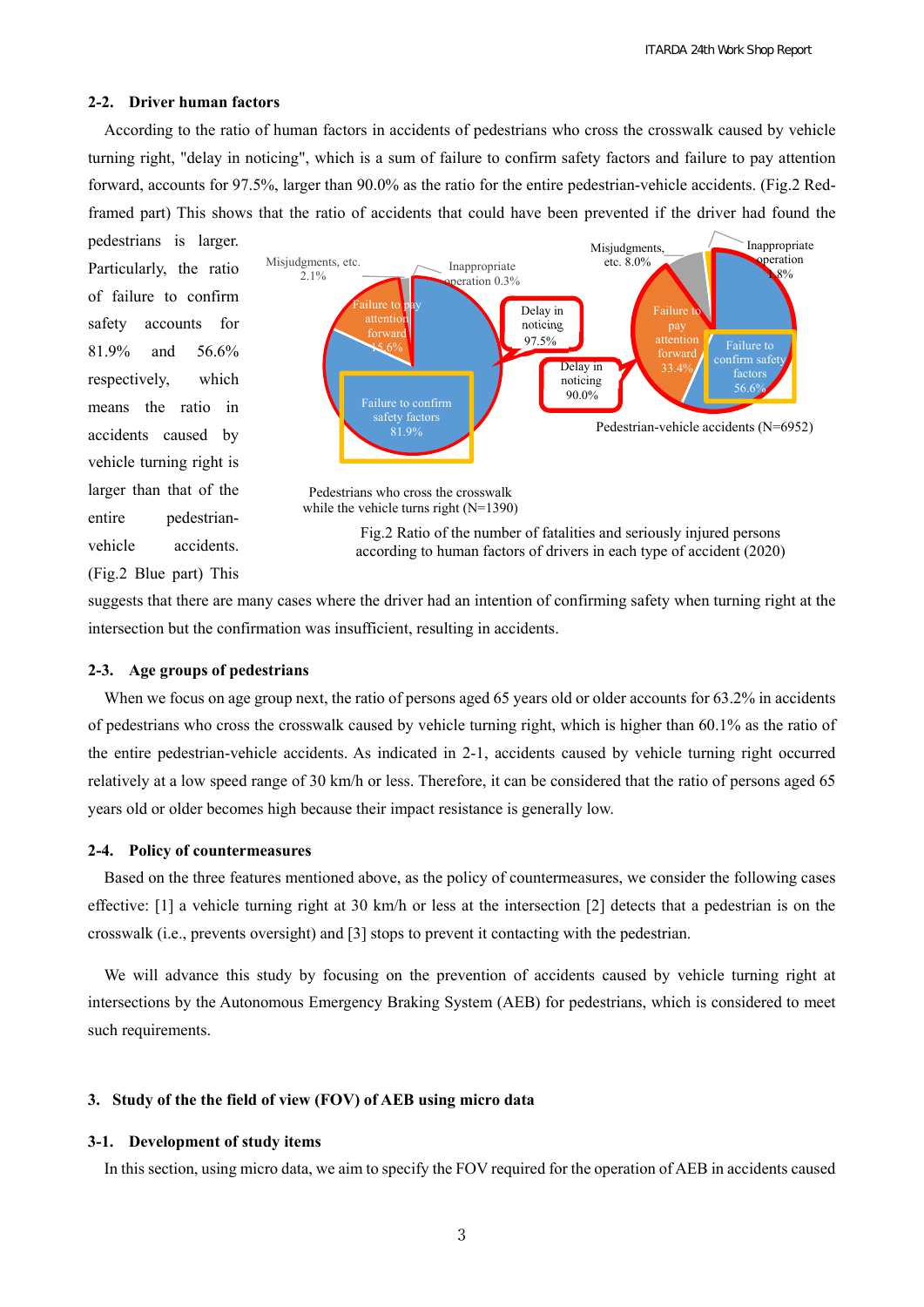by vehicle turning right. Also, after Chapter 4, we define the travelling directions of crossing pedestrians as the same direction (when the direction of a vehicle turning right is same as the crossing direction of pedestrian ) and the opposite direction (when the direction of a vehicle turning right is opposite to the crossing direction of pedestrian ), and study the cases by classifying them into two categories.

## **3-2. Specify the FOV using micro data**

## (1) Preconditions for accident reconstruction

In this study, we assume that a vehicle equipped with AEB for pedestrians is running at intersection and there is no oncoming vehicle. Also, we reconstructed accidents using micro data under the following conditions.

| Speed of      | Under 65 years old                                                                      | 65 years old or older         | Jogging             |
|---------------|-----------------------------------------------------------------------------------------|-------------------------------|---------------------|
| pedestrians   | 5 km/h( $1.39$ m/s)                                                                     | 3.5 km/h $(0.97 \text{ m/s})$ | 6 km/h( $1.68$ m/s) |
| Vehicle speed | Assume that a vehicle runs at danger perception speed at intersection                   |                               |                     |
| Others        | • Casualty accidents that occurred from 2009 to 2020 are targeted (opposite)            |                               |                     |
|               | direction: 7 cases, the same direction: 13 cases)                                       |                               |                     |
|               | • The position of starting turning right is identified from the travel track of vehicle |                               |                     |
|               | and defined as the point for entering the intersection.                                 |                               |                     |
|               | • There are no other crossing people and obstacles which can become noise during        |                               |                     |
|               | detection.                                                                              |                               |                     |
|               | • Even if FOV becomes large, the performance of AEB sensor does not change.             |                               |                     |

Table 1 Preconditions for accident reconstruction

Casualty accidents are used as accident data to secure a certain number of data. Also, the extracted data include T-junction and five-street intersection and cover various intersections from the perspective of the number of lanes.

## (2) Method of specifying FOV

The procedure for specifying FOV using micro data is as follows and the example is shown in Fig.3.

- [1] Specify the collision site, estimate vehicle travel track and pedestrians travel track, and create their models. In such case, define the coordinate system by setting the travelling direction of pedestrian as X axis and the collision site as  $X = 0$ .
- [2] Calculate the sum of the AEB's detection reaction time and braking time at danger perception speed as the total braking time, and identify the position of vehicle and pedestrian respectively backward the total braking time from the collision site. In such case, we assume that AEB's detection reaction time is 1.0 second with the braking condition increasing to the maximum deceleration of 0.65G in 1.7 seconds and maintaining 0.65G afterwards.
- [3] Specify the FOV by which sensor can detect pedestrians. In such case, we assume that the AEB sensor is installed at the center of the front end and the detection range is 1 m forward or backward of the pedestrian by considering steps of pedestrian. Two examples in which vehicles did not start turning right at the timing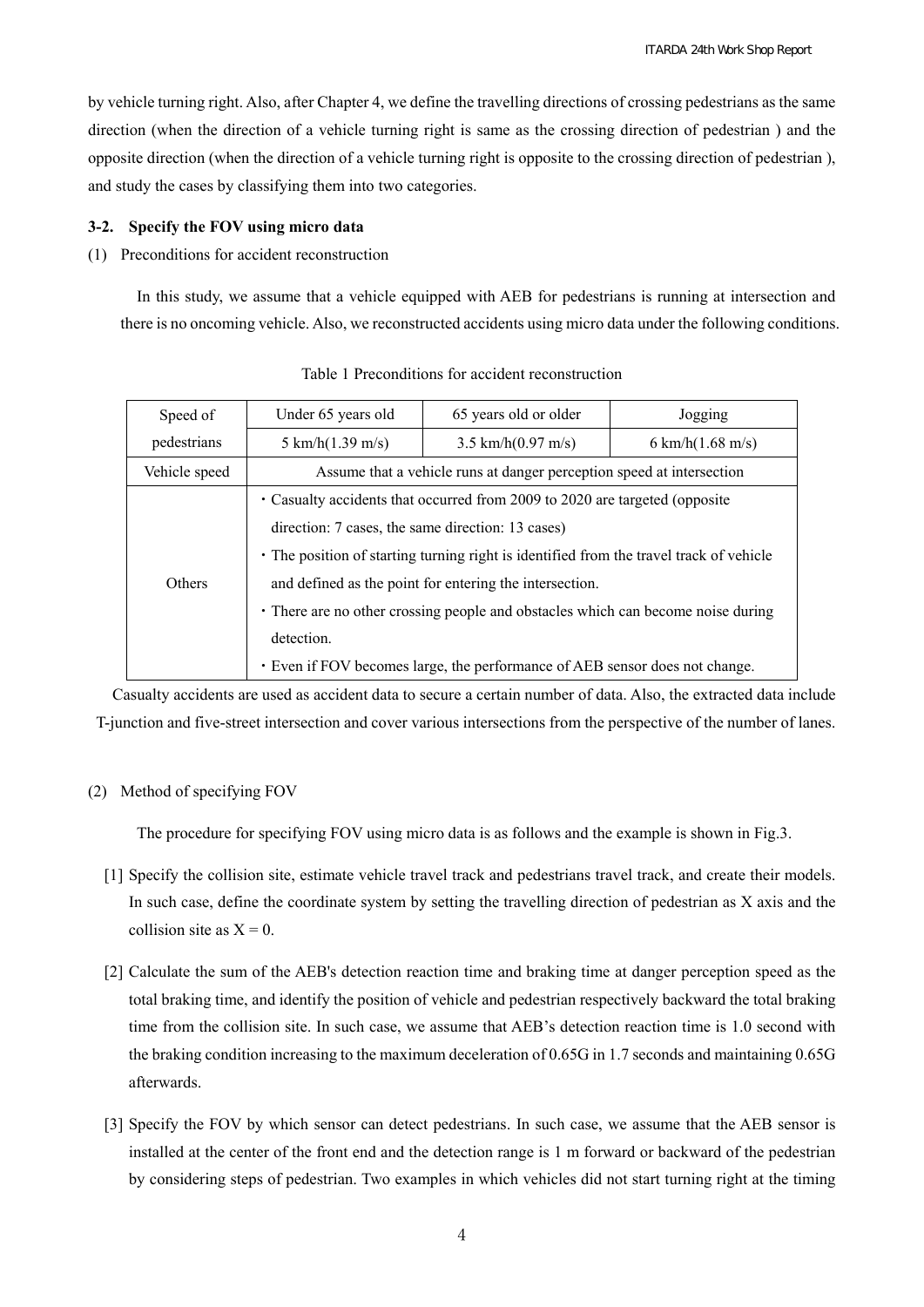specified in [2] were excluded from the study.



Fig.3 Accident example and schematic drawing that specified FOV

#### **4. Study results and consideration**

## **4-1. FOV at each travelling direction of pedestrians**

The FOV varies according to travelling direction of pedestrians. As a result, a collision can be avoided when the FOV is from 40° at the minimum to 70°at the maximum in the case of opposite direction and when the FOV is from 60°at the minimum to 120°at the maximum in the case of the same direction. (Fig.4).



cumulative percentages of FOV (by travelling direction of pedestrians)

## **4-2. Study of the difference of FOV**

We used the examples where the FOV became the maximum and the minimum according to travelling direction of pedestrians and studied the factors for difference between them.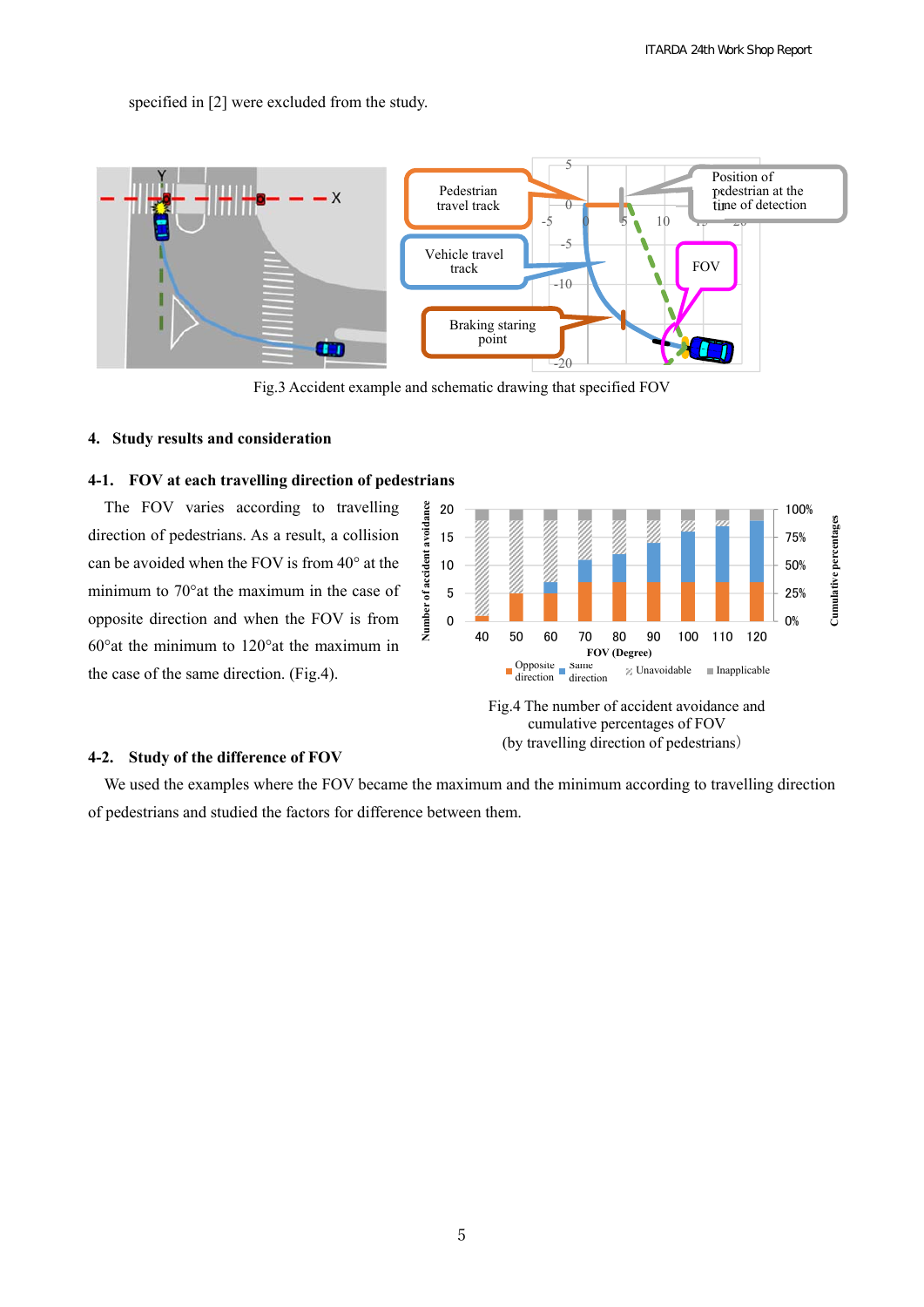#### (1) Examples for pedestrians crossing in the opposite direction

In the cases of pedestrians crossing in the opposite direction, examples that the FOV is the minimum  $(40^{\circ})$ and the maximum  $(70^{\circ})$  are shown in Fig.5. The difference between the minimum FOV and the maximum

FOV resulted from a difference of the number of lanes of the roads where the vehicle was running before turning right. Whereas the number of opposite traffic lanes before the vehicle turned right was two in the example of the minimum FOV, the number was one in the example of the maximum FOV. Therefore, it can be considered that, in the example



Fig.5 Example of the minimum and maximum FOV when the pedestrian is crossing in the opposite direction

that the FOV became the maximum, because the radius of rotation at the time of turning right becomes small, the direction of the vehicle at the time of detection (tangential direction) was not directed toward crosswalk, which made the FOV large.

#### (2) Examples of pedestrians crossing in the same direction

In the cases of pedestrians crossing in the same direction, examples that the FOV is the minimum ( $60^{\circ}$ ) and the maximum (120°) are shown in Fig.6. The main factor for the difference between the minimum FOV and the maximum FOV is vehicle speed. The danger perception speed was 20 km/h in the example of the minimum FOV and 30 km/h in the example of the maximum FOV. If the speed is faster, the position where detection is required becomes farther from the collision site due to the relation with braking time. Therefore, the direction

of the vehicle at the time of detection (tangential direction) is not directed toward crosswalk, which made the FOV large. Also, using the example C where the FOV became the minimum, we investigated a case where the vehicle speed is increased to 30 km/h.

The results show that with an



Fig.6 Example of the minimum and maximum FOV when the pedestrian is crossing in the same direction

increase in speed, the FOV became 70°. Therefore, it can be considered that if the vehicle speed is increased, the FOV also increases.